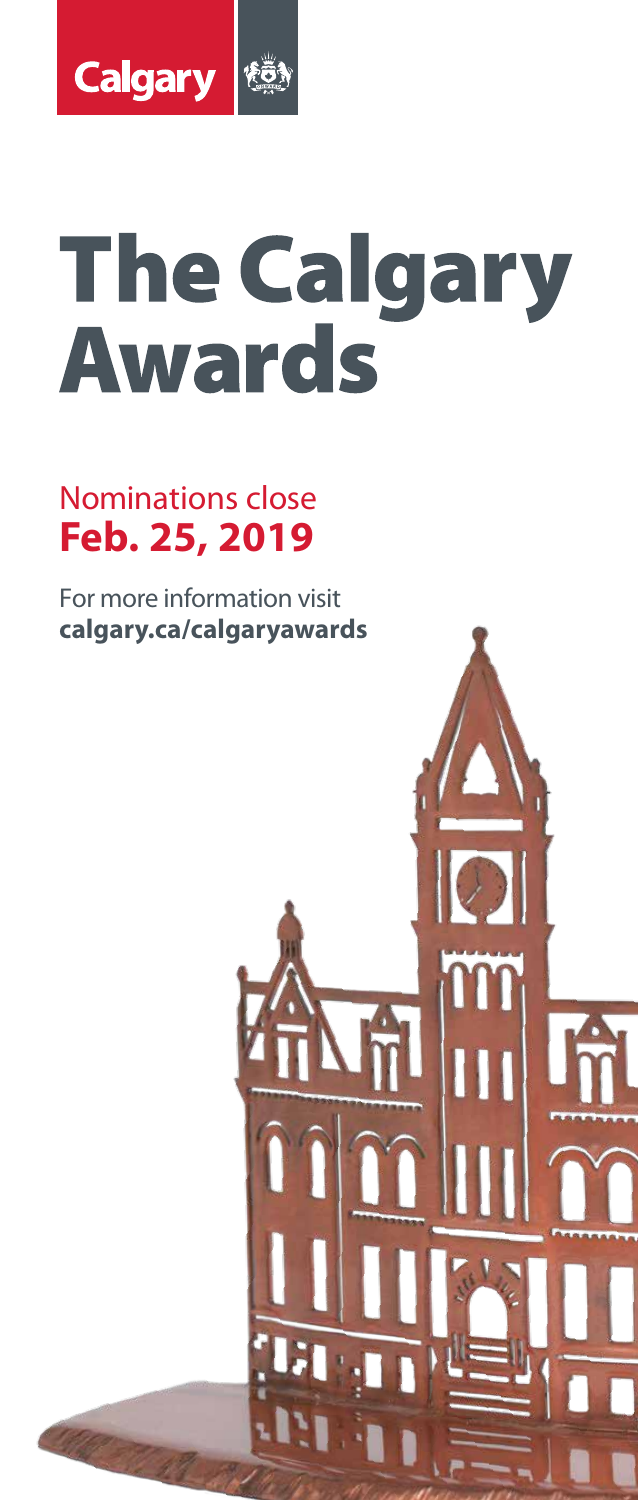

### **2017 Award Recipients**

#### The Community Achievement Awards

**Grant MacEwan Lifetime Achievement** Mary Rozsa de Coquet

**Citizen of the Year** J. Murray McCann

**Arts** Edmond Agopian

**Commerce** Ian MacGregor

**Community Advocate** Gail E. Simper

**Community Advocate Organization**  Distress Centre Calgary

**Education** Cynthia Joy Prasow

**Heritage** Hugh A. Dempsey

**Youth** Yuvraj Singh

The Environmental Achievement Award Not awarded in 2017

The Signature Award Brian Felesky

The Award for Accessibility Calgary International Airport – YYC LINK Passenger Shuttle

#### The City of Calgary W.O. Mitchell Book Prize

Taylor Lambert "Darwin's Moving"

#### **Honourable Mention**

Community Advocate Organization Children's Hospital Aid Society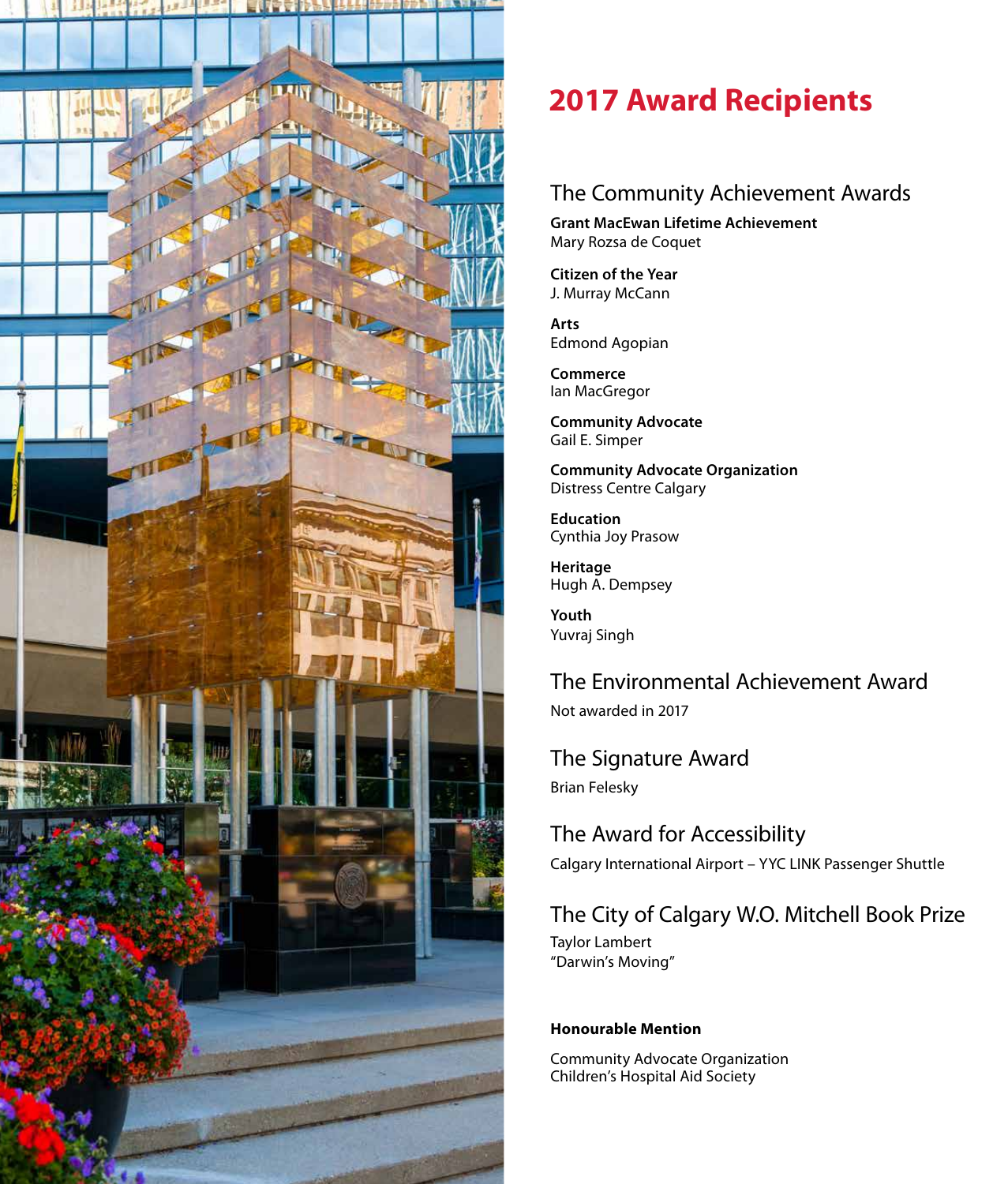

### **How to Submit A Nomination**

In 1994, The City of Calgary established The Calgary Awards to celebrate and recognize outstanding achievements and contributions made by Calgarians in the preceding year. Each year, individuals, corporations, community groups, and organizations are nominated in five major award categories, for a total of 13 awards.

The City of Calgary encourages all Calgarians to look to their neighbours, colleagues, community leaders and local organizations and businesses for those who could qualify as recipients of The Calgary Awards.

#### Selection of Recipients

Each Calgary Award is given to an individual, group, organization or corporation, depending on the criteria for that award.

Only one recipient is selected for an award. In some circumstances, no recipient is selected.

Current and former City of Calgary employees or elected officials are not eligible for a Calgary Award for their work as a City employee or elected official. Similarly, business units and City projects are not eligible for a Calgary Award.

Recipients cannot subsequently receive an award in the same category for the same achievement.

Recipients are not eligible to receive an award within five years of having received an award in any category.

The Calgary Awards juries select all award recipients and base their decisions solely on the information provided in the nomination package.

#### Step 1:

Review the award categories and select the appropriate category for the individual, corporation, community group or organization you wish to nominate. On the following pages, a description of each award and eligibility requirements is included. **Please ensure you read carefully.** Use the content guidelines for each category to help you prepare your nomination letter.

#### Step 2:

Prepare a letter of nomination, **one to five pages in length**, describing how this individual or organization is making a difference in our community, and why they are a deserving recipient in the particular award category.

Items you may wish to include in the nomination letter include the scope of experience relevant to the award criteria, specific examples that demonstrate merit for the award, and highlights of previous awards and honours received to show the extent and progression of achievements in the community.

- Nomination letters less than one full page in length will not be submitted for consideration to the Awards juries.
- Self-nominations are accepted, however, they must be accompanied by a letter(s) of reference.

#### Step 3:

To enhance the nomination, it is recommended that supporting materials be included to highlight the relevance and merit of the nominee in the selected award category. This may include letters of reference, testimonials, newspaper articles specifically highlighting the achievements leading to this award nomination, and previous awards and honours.

- The combined nomination supporting materials must not exceed 14 pages.
- Do not include web links or URLs. Please print the webpage or article and include it as part of your supporting materials.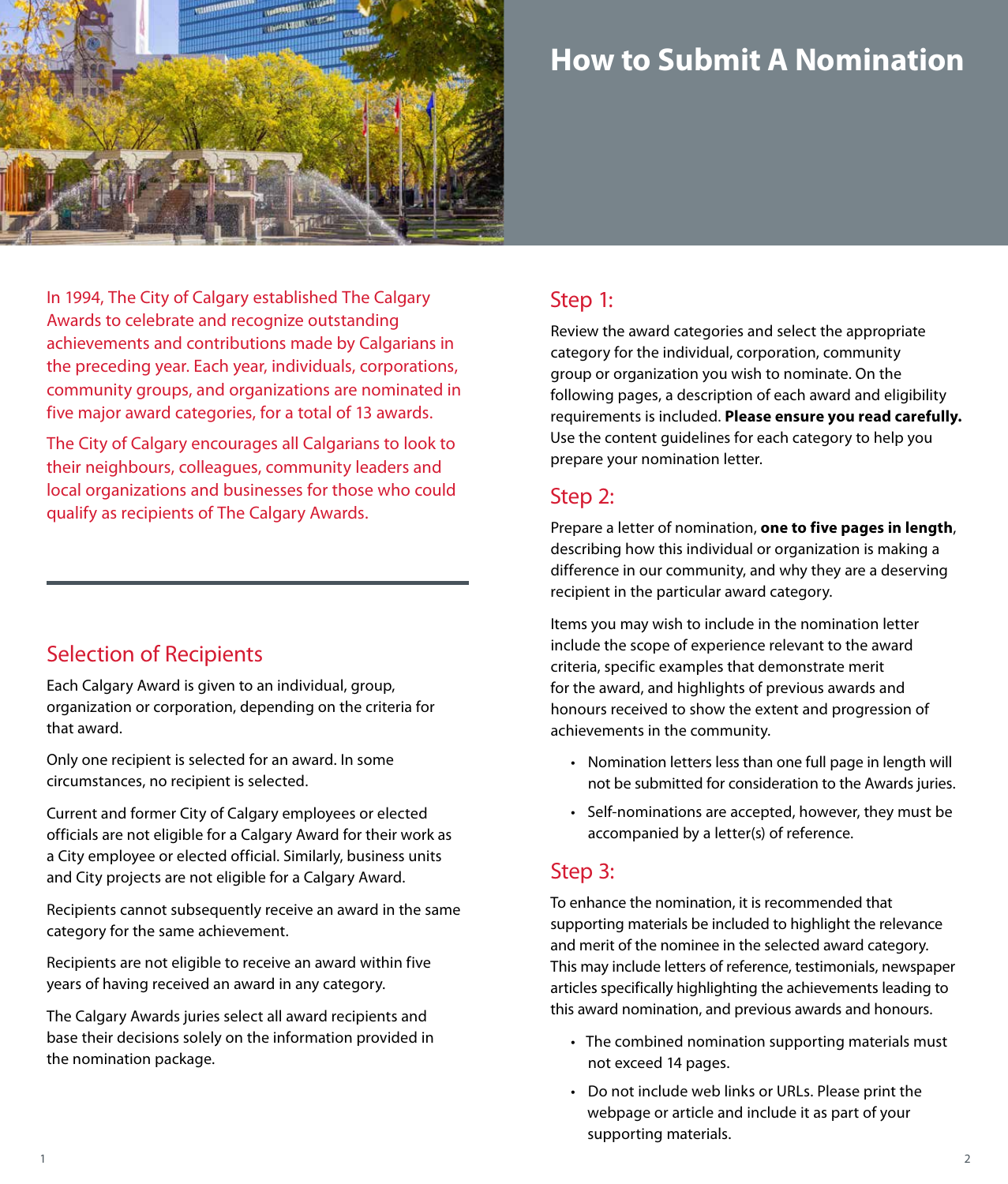

#### Step 4:

Once you have prepared the nomination letter and supporting materials, please submit your nomination package using one of the following:

#### Online submission

The online nomination form is available at calgary.ca/ calgaryawards. You will be prompted to enter the nominee and nominator contact information, award category, and upload your nomination letter and supporting materials.

#### Manual submission

Complete the form on page 16 of this brochure and attach it to the front of your nomination package. You may use a blank page instead, listing all of the requested information. Your nomination will not be processed without this information.

Manual submissions can be mailed, delivered or faxed to:

#### Mailing Address

The Calgary Awards The City of Calgary City Clerk's Office (#8007) P.O. Box 2100, Stn. M Calgary, AB T2P 2M5

#### Hand Deliver/Courier

The Calgary Awards Mayor's Office Security Desk Second floor, Administration Building 313 – 7 Ave. S.E. Calgary, AB T2G 2M3

#### Fax

403-268-2900

Nomination packages must be received by **Monday, February 25, 2019**. We regret that nominations received after this date will not be considered.\*

### **Award Categories**

The Calgary Awards are presented each year by The City of Calgary to recognize deserving individuals, corporations, community groups and organizations.

#### The Community Achievement Awards

| The International Achievement Award 8 |
|---------------------------------------|
| The Environmental Achievement Award9  |
| The City of Calgary                   |
|                                       |

<sup>\*</sup> The nomination deadline is **Monday, February 25, 2019**  for all awards except The City of Calgary W.O. Mitchell Book Prize, which is **Monday, December 31, 2018**.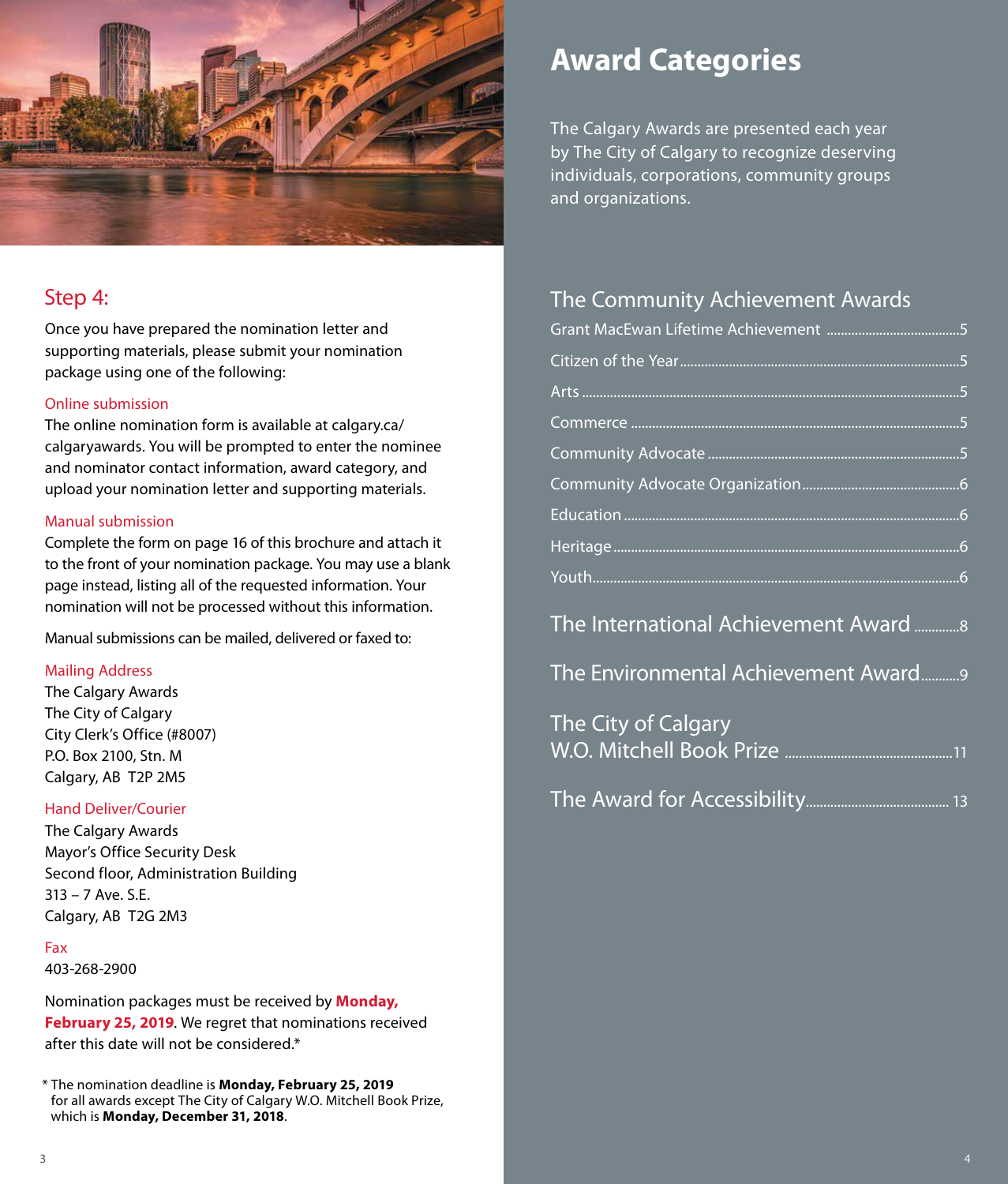### **The Community Achievement Awards**

Recognizes outstanding contributions and achievements in community life and provides an opportunity to honour Calgary's exceptional citizens.

#### Grant MacEwan Lifetime Achievement

Awarded to an individual Calgarian who, over the past 25 years or more, has made significant contributions to the community and improved the quality of life for citizens or whose accomplishments brought recognition to Calgary. The award is named in honour of the lifetime achievements of Calgarian Dr. Grant MacEwan – writer, environmentalist and politician. City Council created this award to commemorate Dr. MacEwan's 90th birthday in 1992.

#### Citizen of the Year

Awarded to an outstanding individual Calgarian who, within the last five years, has made an extraordinary contribution that improved the quality of life in Calgary or whose achievements brought recognition to Calgary.

*This award is sponsored by Oil City Press.*

#### Arts

Awarded to an individual Calgarian whose artistic accomplishments brought recognition to Calgary or whose volunteer or professional involvement contributed to developing a stronger arts community.

#### **Commerce**

Awarded to an individual Calgarian or Calgary business for improving business opportunities, making significant community or industry contributions or for bringing recognition to Calgary.

#### Community Advocate

Awarded to an individual who has made a significant contribution to the community through their volunteer activities and initiatives. Examples are: involvement with community endeavours, service clubs, community improvement programs, youth programs or community associations. Please describe how the individual positively affected the community.

#### Community Advocate Organization

Awarded to a non-government, not-for-profit Calgary organization for outstanding service to the community by implementing, improving, supporting or assisting a local established project or program that has been operating for a minimum 12 months. Please describe how this organization positively affected the community.

#### Education

Awarded to an individual Calgarian who has enhanced learning opportunities for Calgarians or brought recognition to Calgary due to outstanding academic achievement in his/her field.

#### Heritage

Awarded to an individual Calgarian who has made a sustained and extraordinary contribution, either as a volunteer or professional, to the promotion of awareness and/or preservation of Calgary's heritage in the areas of built heritage, archaeology, culture, education or advocacy.

**For specific information about this award, contact the Calgary Heritage Authority at 403-805-7084 or calgaryawards@calgary.ca.**

#### Youth

Awarded to an individual Calgarian, 18 years old or younger on December 31, 2018, whose exceptional achievements brought recognition to or improved the quality of life in Calgary. The focus is on volunteer and community contributions, not academic achievement.

*This award is sponsored by The University of Calgary.*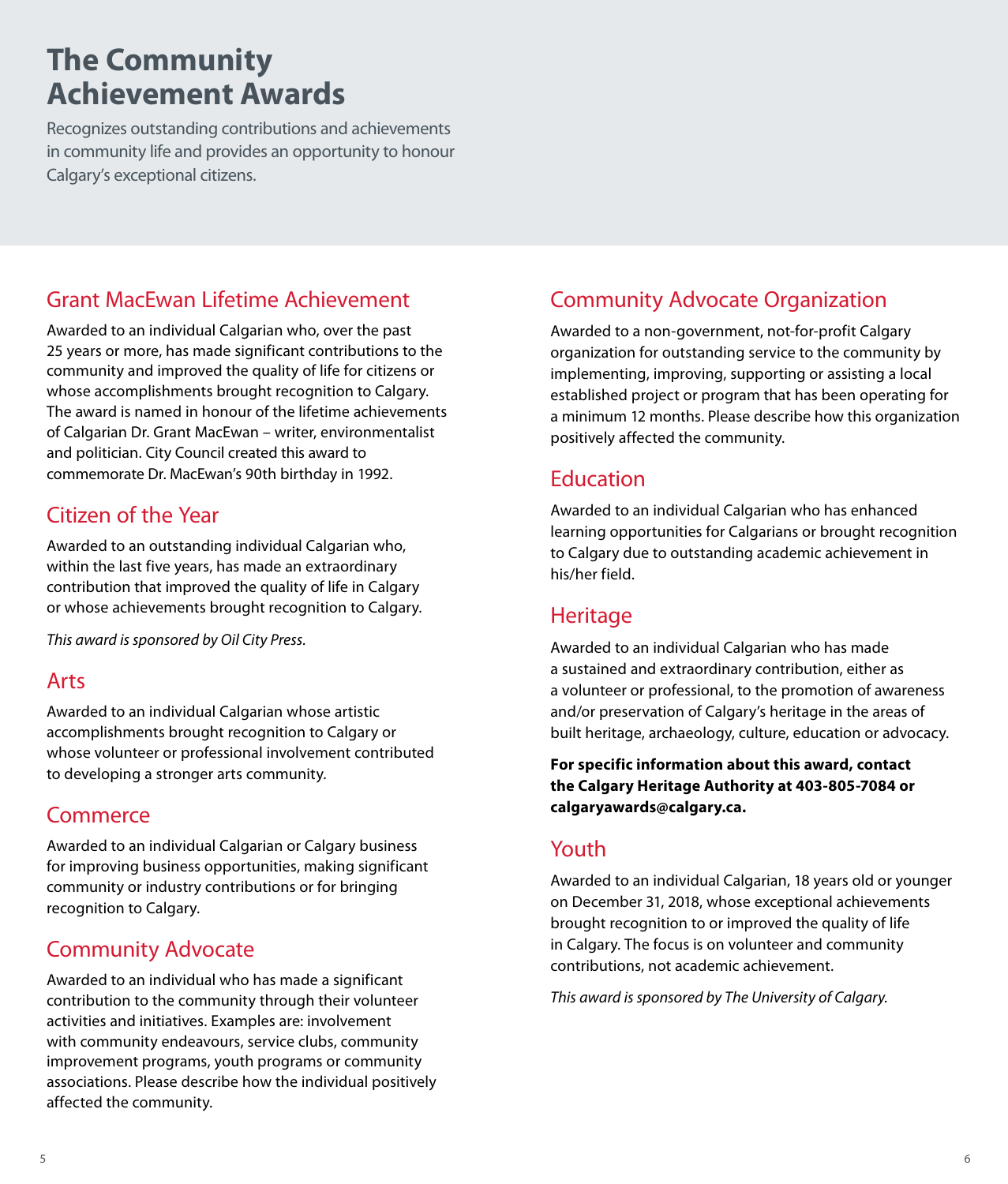#### Eligibility Criteria

Individuals nominated for a Community Achievement Award must meet the following criteria:

- Nominees are to have made a significant contribution to Calgary.
- Nominees must be residents of Calgary (permanent address in Calgary) for two years as of December 31, 2018.
- Nominees must not currently hold political office.
- Nominees may only be nominated for one award in a given year.

Groups, organizations or corporations nominated for a Community Achievement Award must meet the following criteria:

• Nominees must be Calgary-based or be a local branch of a national or international organization.

#### Submitting a Nomination for a Community Achievement Award

- 1. Refer to the steps outlined on pages two and three of this brochure as well as any requirements specific to the award.
- 2. In your nomination letter, please include:
	- The reasons why you believe the nominee deserves the award.
	- All of the nominee's activities that relate to the award category, the nominee's role in each activity, the time and duration of each activity.
	- The impact and/or other benefits to the community.



## **The International Achievement Award**

Recognizes an outstanding individual who has achieved international acclaim.

The International Achievement Award (formerly known as The Signature Award) recognizes an exceptional individual whose personal and/or professional activities have gained international acclaim and who actively contributed to the quality of life in Calgary or brought significant recognition to Calgary.

#### Eligibility Criteria

- Nominees do not have to reside in Calgary, currently.
- Nominees must not currently hold political office.
- Nominees may only be nominated for one award in a given year.
- Nominees are to have actively contributed to the quality of life in Calgary or brought significant recognition to Calgary.

#### Submitting a Nomination for The International Achievement Award

- 1. Refer to the steps outlined on pages two and three of this brochure as well as any requirements specific to the award.
- 2. In your nomination letter, please include:
	- The reasons why you believe the nominee deserves this award.
	- The activities of the nominee that gained international acclaim.
	- The actions of the nominee that brought recognition to Calgary.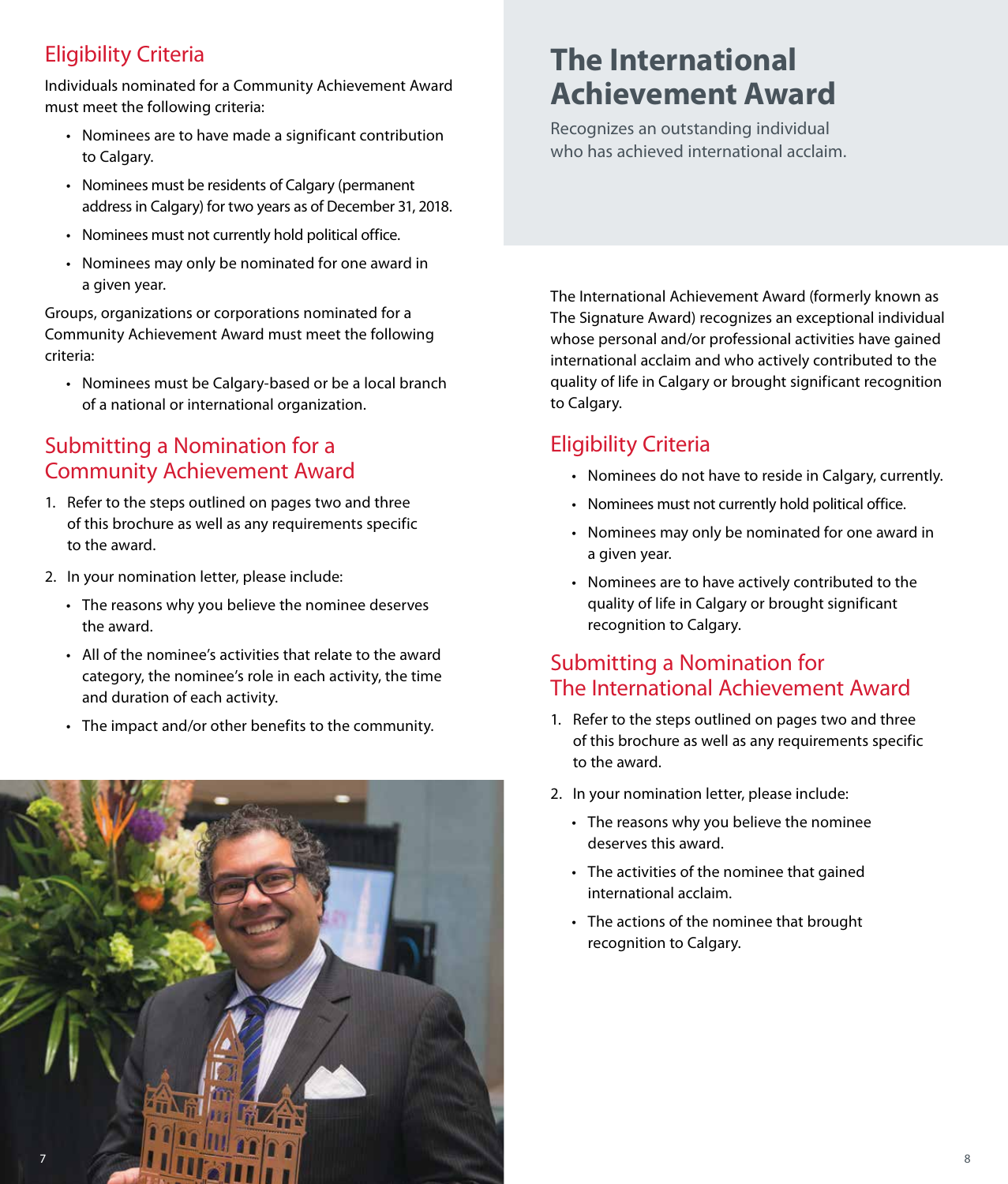### **The Environmental Achievement Award**

Recognizes environmental achievement contributions that reduce our impact on and/or restore our city's natural environment.

The Environmental Achievement Award recognizes leadership, innovation, and action in environmental stewardship. Contributions may include innovation and application of advanced technology; climate resilience; conservation and efficiency; local, volunteer-driven initiatives; and public education.

Eligible nominees may be individuals or organizations and include individual Calgarians, educational institutions, not-for-profit organizations and Calgary-based businesses and corporations (including Crown corporations) with local operations.

#### Eligibility Criteria

Individuals nominated for The Environmental Achievement Award must meet the following criteria:

- Nominees are to have made a significant contribution to Calgary.
- Nominees must be residents of Calgary (permanent address in Calgary) for two years as of December 31, 2018.
- Nominees must not currently hold political office.
- Nominees may only be nominated for one award in a given year.

Groups, organizations or corporations nominated for The Environmental Achievement Award must meet the following criteria:

- Nominees must be Calgary-based or be a local branch of a national or international organization.
- Crown corporations are eligible for The Environmental Achievement Award.

#### Submitting a Nomination for The Environmental Achievement Award

- 1. Refer to the steps outlined on pages two and three of this brochure as well as any requirements specific to the award.
- 2. In your nomination letter, please include:
	- The rationale for why you believe the nominee deserves this award.
	- A thorough description of what the nominee initiated, developed, implemented or managed (projects, programs, policies, processes) that made a positive environmental contribution. Consider:
		- Leadership shown to lead and influence others.
		- Creativity, innovation and originality.
		- Degree of impact (significance of outcome and/or potential for spreading the change or influencing others in their organization or community).
		- Reach (levels of participation and/or awareness, including breadth and depth of community mobilization).
		- Learning and discovery opportunities identified.
		- Degree of difficulty challenges overcome.
		- Planning, resources and effort applied.
		- The resulting benefits or expected benefits to the environment.

**For specific information about the Environmental Achievement Award, contact Environmental & Safety Management at The City of Calgary, at 403-850-0871 or calgaryawards@calgary.ca.**

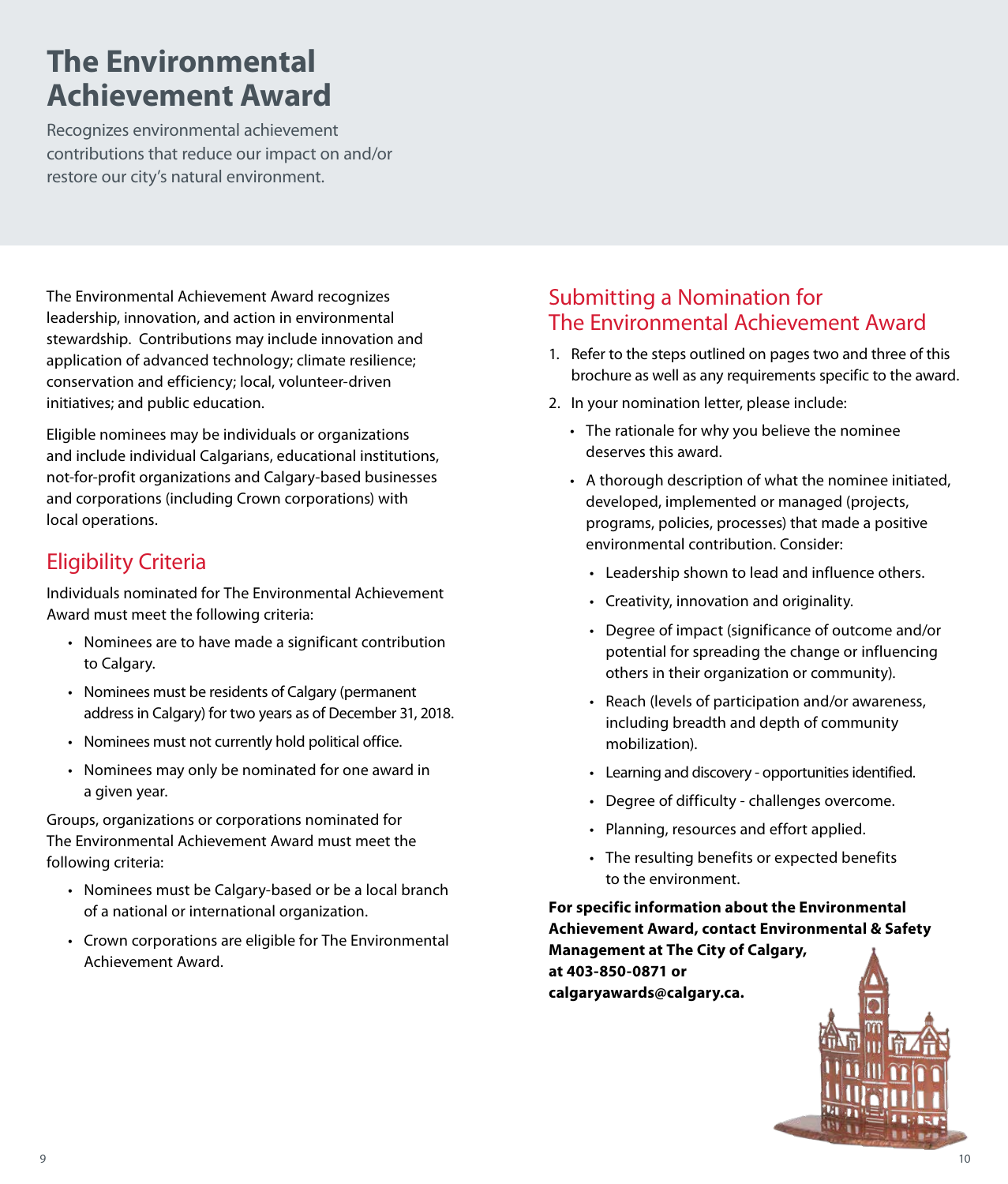### **The City of Calgary W.O. Mitchell Book Prize**

Recognizes literary achievement by a Calgary author.

The City of Calgary established this prize in honour of acclaimed Calgary writer W.O. Mitchell to recognize literary achievement by Calgary authors. The \$5,000 prize is awarded each year for an outstanding book published in the preceding year. If the winning book has more than one author, the prize money is divided equally among them. A three-person jury from the Canadian literary community judges all entries and selects the recipient. The jury is made up of a Calgarian, an Albertan from outside Calgary and a Canadian from outside Alberta.

The prize is coordinated through a partnership between The City of Calgary and the Writers' Guild of Alberta, which administers the award process as part of the annual Alberta Literary Awards.

#### Eligibility Criteria

- The book's publication date must be in 2018.
- The author must have lived in Calgary for a minimum of two years as of December 31, 2018.
- The following types of writing are eligible: fiction, poetry, non-fiction, children's literature, drama and self-published works.
- The following types of writing are **not** eligible: multi-author anthologies, cookbooks, guidebooks, textbooks, technical manuals, bibliographies, and works of a purely academic or scholarly nature. Books of less than 48 pages (except children's literature), books not written in English or French, multi-authored books if any one of the authors is not a Calgarian and reprints or new editions of previously published books are also not eligible.

#### **Submissions for The City of Calgary W.O. Mitchell Book Prize**

Submissions for The City of Calgary W.O. Mitchell Book Prize are accepted in accordance with the Alberta Literary Awards timelines, which run October through December of the award year.

All book prize submissions have now been received for consideration for the 2018 Calgary Awards, W.O. Mitchell Book Prize.

For additional information about The City of Calgary W.O. Mitchell Book Prize, including future submissions, contact the Writers' Guild of Alberta at 1-800-665-5354 or visit www.writersguild.ca.



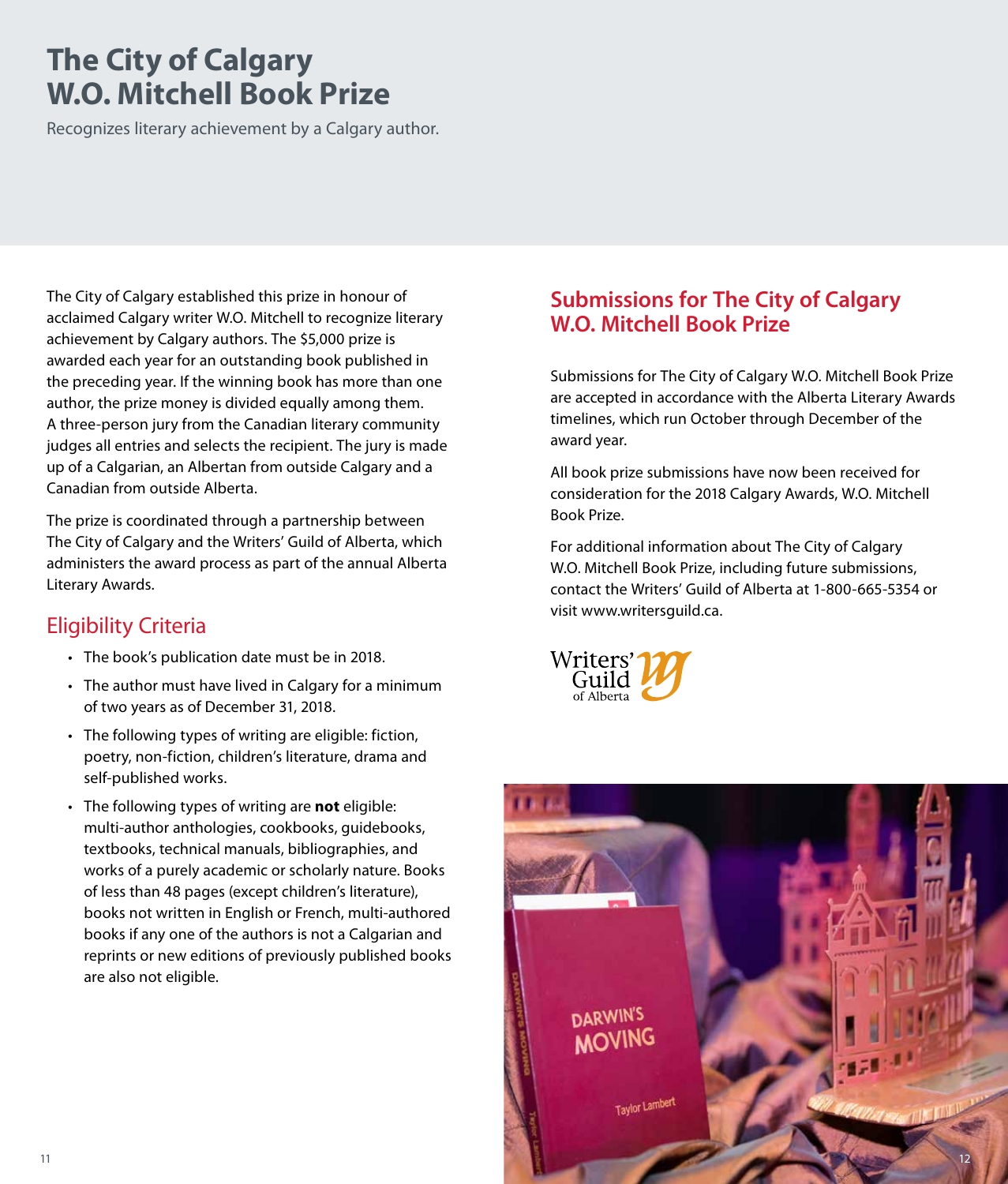## **The Award for Accessibility**

Recognizes buildings or facilities that exceed minimum requirements for accessibility by persons with disabilities.

The Award for Accessibility recognizes buildings or facilities in Calgary that significantly exceeded the minimum requirements of Section 3.8, "Barrier-Free Design" of the Alberta Building Code for accessibility by persons with disabilities.

#### Eligibility Criteria

- 1. The building must be operated by an organization other than The City of Calgary (the building can be situated on City of Calgary owned land).
- 2. The building must have undergone construction, expansion or renovation within the past five years. The five year timeline begins from the date the subject building or portion thereof was given permission by The City's **Development Approvals and Building Safety** Division to be occupied.
- 3. Nominations will not be considered if the majority of the accessibility features are not functional or completed.

#### Submitting a Nomination for The Award for Accessibility

- 1. Refer to the steps outlined on pages two and three of this brochure as well as any requirements specific to the award.
- 2. In your nomination letter, please include:
	- The address of the building or facility you are nominating.
	- Your name, address, email and phone number.
	- Current building owners and occupants.
	- The organization and/or consultants responsible for the accessibility initiative.
	- The nature of the project and the accessibility components.
	- The impact of the project on persons with disabilities.

**For more information or clarification, contact Development Approvals and Building Safety, The City of Calgary at 403-826-9970, or calgaryawards@calgary.ca.**

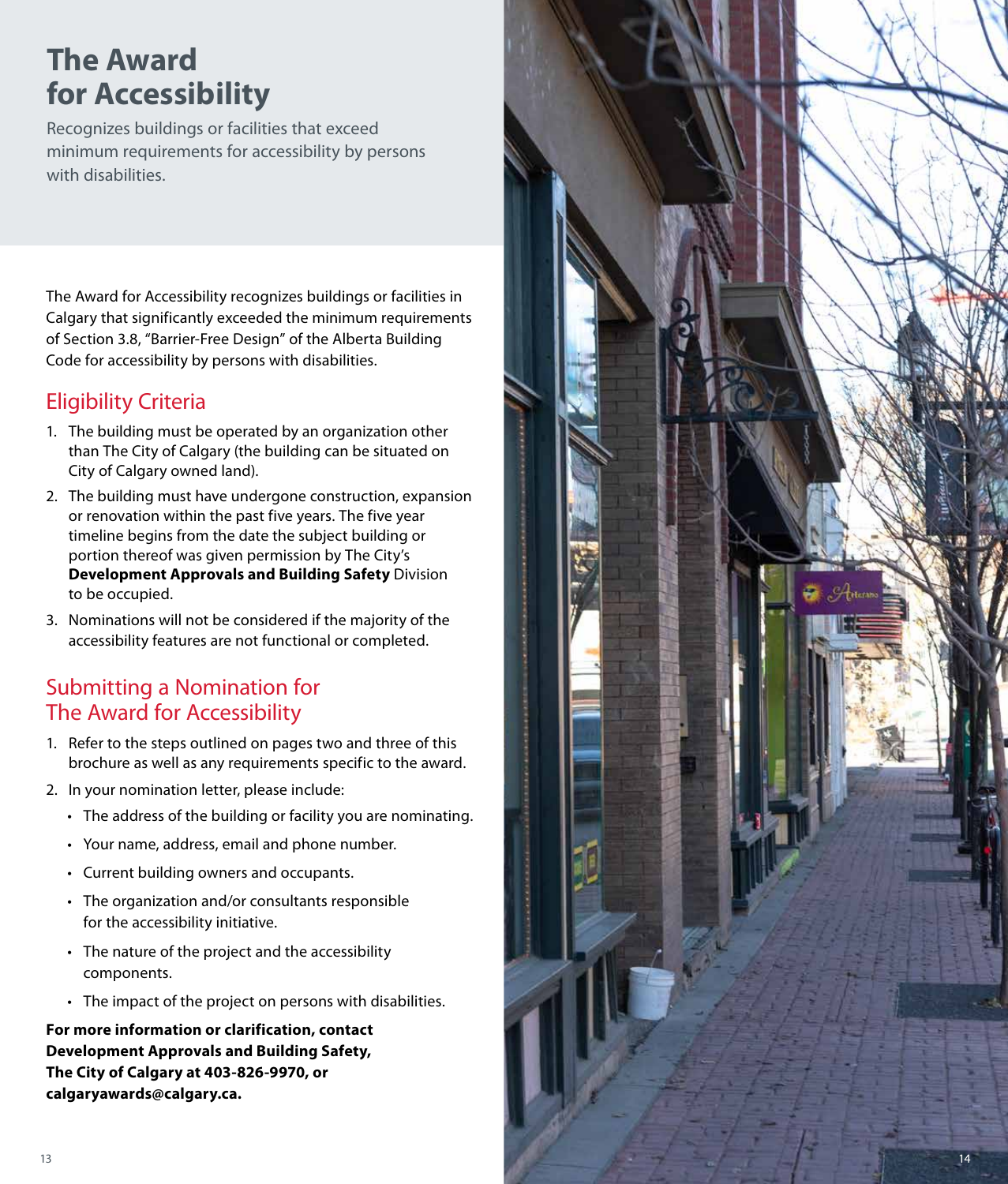### **The 2018 Calgary Calgary Romination Form Award Sponsors**

#### **Award Sponsors Event Sponsors**

*<b>Shusky Energy* 









#### **Category:**

#### The Community Achievement Awards

- □ Grant MacEwan Lifetime Achievement
- $\Box$  Citizen of the Year

Arts

- □ Commerce
- $\Box$  Community Advocate
- $\Box$  Community Advocate Organization
- $\square$  Education
- $\Box$  Heritage
- □ Youth

#### Nominee Information

Name (individual, organization or business)

Contact name (for organization or business)

Mailing address

City Postal code (required)

**Telephone** 

Email

**Youth award only –** Is the youth that is nominated 18 years or younger as of December 31, 2018?

#### Nominator Information

#### Name

Business or organization (if applicable)

Mailing address (individual) or

Business mailing address (business or organization)

City Postal code (required)

**Telephone** 

Email

Deadline for submissions is **Monday, February 25, 2019.**

- $\Box$  The Environmental Achievement Award
- $\Box$  The International Achievement Award
- $\Box$  The Award for Accessibility

#### Nomination Type

- $\Box$  Individual
- $\Box$  Business or Organization